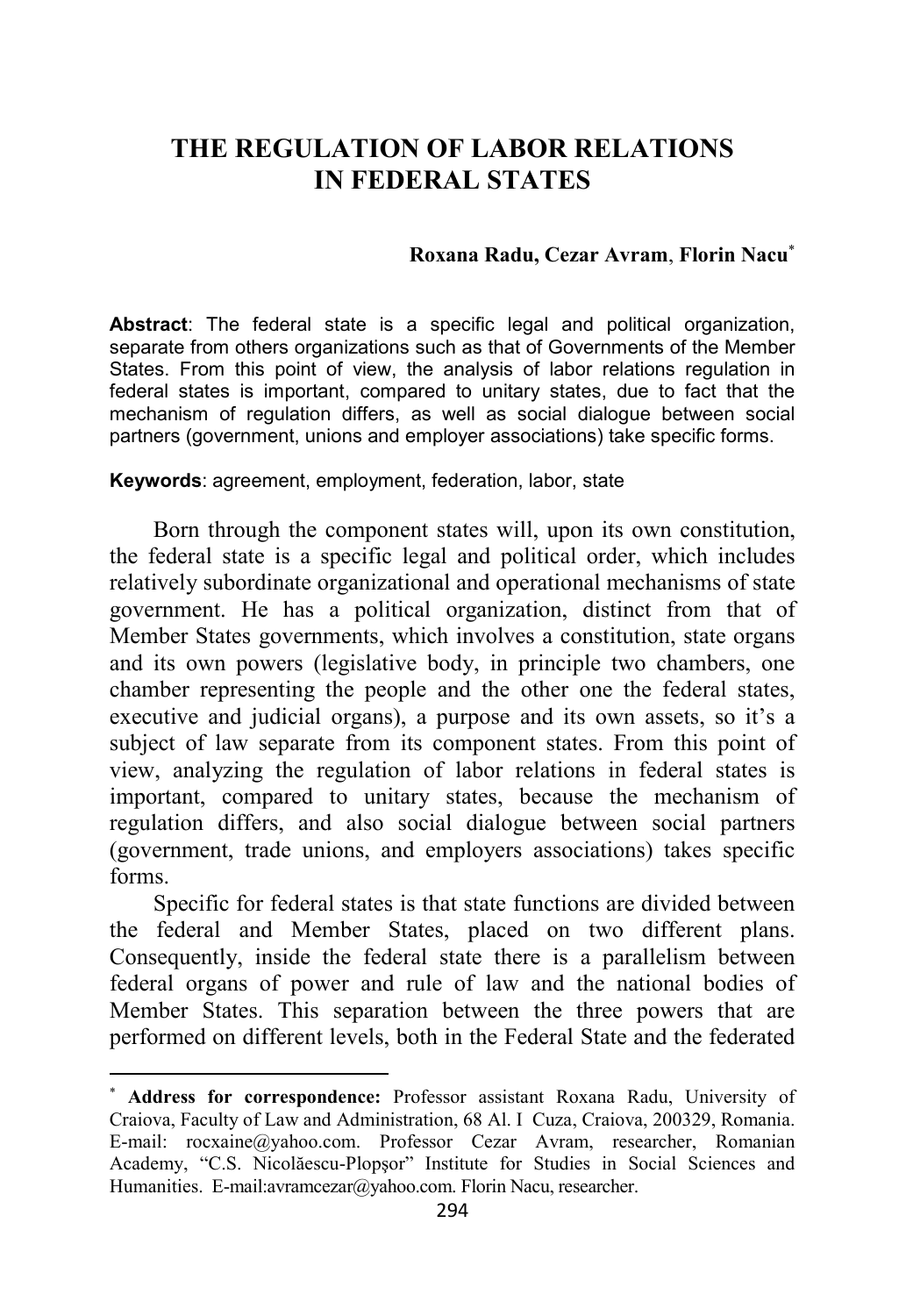states – combines with the separation between the economic and political sphere, the regulatory process and procedures for labor relations and collective employment, dispute resolution becoming the more complicated. While the federal state is responsible for solving common problems and federal representation in international relations, Member States retain a relative autonomy in the sense that they have legislation, enforcement bodies and theirs own institutions, but these do not replace the ones of the federal state. Subject to compliance with the federal Constitution, each state has its own constitutional order, enshrined in its basic law – its Constitution.

Technically, right-to-work law as a branch of law is divided also into two branches, corresponding to individual and collective labor relations: Federal labor laws deal with employer-union relationships and Federal employment laws deal with employer-employee relationships.

The manner in which federal labor laws interact with state laws is important to understanding the procedure of regulating labor relations and the role of right-to-work laws. The "supremacy clause" stipulated by the U.S. Constitution means that "federal laws supersede any state law that might conflict with them"<sup>1</sup>. The U.S. Supreme Court has established that federal laws, through a pre-emption doctrine based on the supremacy clause, may render a state law inoperative: "A fundamental principle of the Constitution is that Congress has the power to preempt state law. Even without an express provision for preemption, we have found that state law must yield to a congressional Act in at least two circumstances. When Congress intends federal law to 'occupy the field', state law in that area is preempted. And even if Congress has not occupied the field, state law is naturally preempted to the extent of any conflict with a federal statute. We will find preemption where it is impossible for a private party to comply with both state and federal law and where «under the circumstances of [a] particular case, [the challenged state law] stands as an obstacle to the accomplishment and execution of the full purposes and objectives of Congress»"<sup>2</sup> . In the same way, according to a federal district court in Oklahoma<sup>3</sup>, when and where the Congress is silent, "Rules of statutory construction dictate that the court should find the federal government exempt from the application of state statutes which

<sup>&</sup>lt;sup>1</sup> U.S. Constitution, art. VI,  $\S$  2.

<sup>2</sup> Patrick J. Wright, *Federal Labor Law, State Labor Law and Right-to-Work*, http://www.mackinac.org/8966.

<sup>3</sup> Local 514, *Transport Workers Union of America v. Keating*, 212 F.Supp.2d 1319, 1325 (E.D. Ok. 2002), cited by Patrick J. Wright, *Federal Labor*.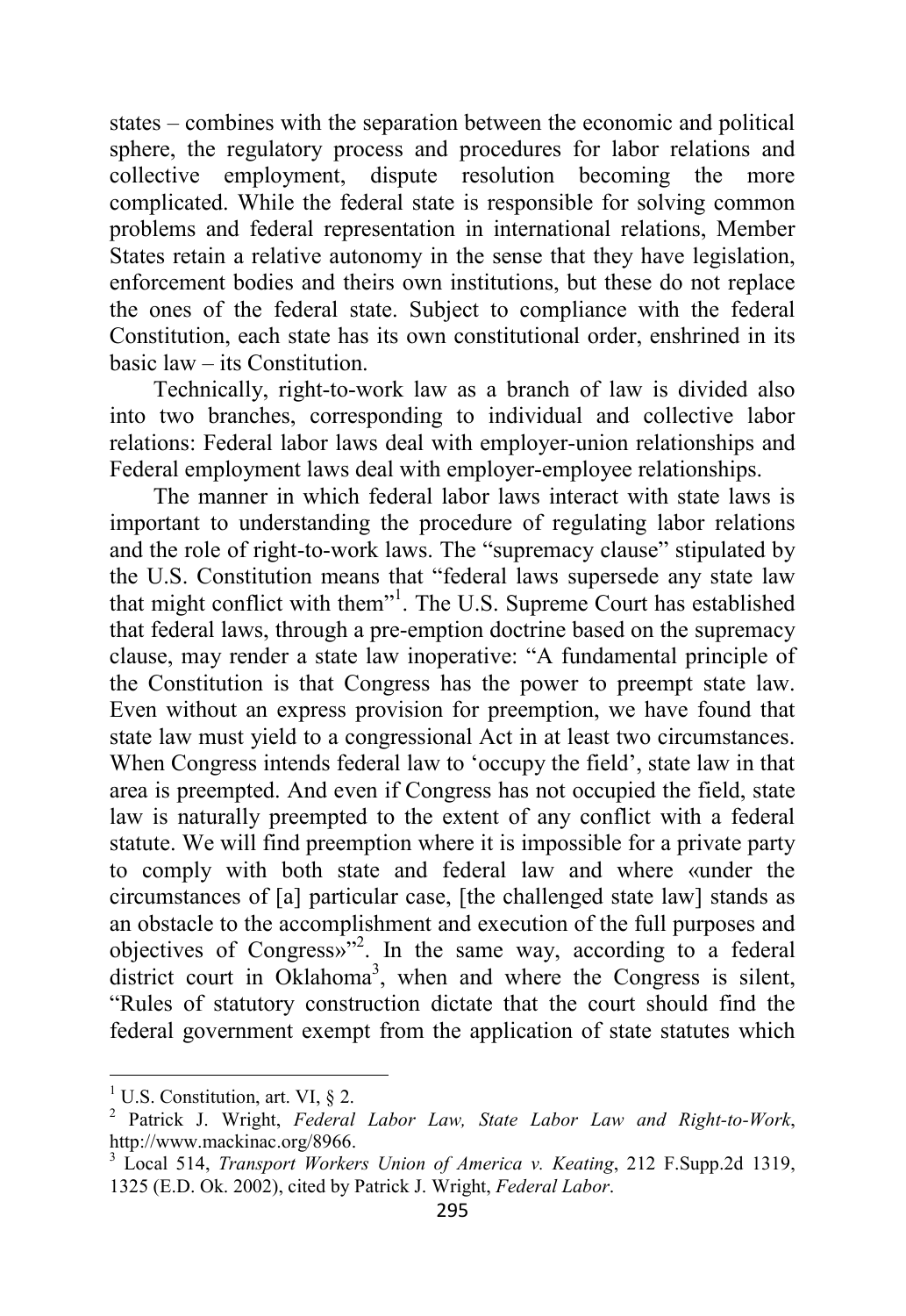attempt to regulate any collective bargaining agreement to which the federal government is a party"<sup>4</sup>.

In Germany, article 31 of the Basic Law provides that federal law takes precedence over state law. According to art.70 (and following) of the Basic Law, Member States have the right to legislate, except on subjects for which the Federal State enjoys exclusive legislative power (e.g. in the field of foreign affairs and defense). Basic Law has left civil law, law of association and labor law under the concurrent legislative power of the Federal and State legislative institutions. Member States of the German federation thus have law making power to the extent that the Federal legislature has not exercised its right to legislate in that specific field. In Practice, civil law, law of association, employment and labor laws are entirely governed by Federal Law. The States nevertheless influence the adoption and amendment of the above-mentioned normative acts, because they take part in the legislative procedure. Member States are distinguished by the local administrative-territorial unit in the unitary state by the fact that they have own competence in legislative, executive and judicial field, set by the Federal Constitution, and will participate in the formation of the federal state (central) as the organization of the federal parliament comprises on the one hand, an assembly representing the whole population (the federation), and on the other, an assembly representing the Member States of the federation. The major sources of German labor law are Federal legislation, collective agreements, work agreements and case law: "The German system appears to be more corporatist than interventionist, resting on written and unwritten agreements between employers and trade unions about how the German labor market (...) should be regulated"<sup>5</sup>. Unlike other unitary states, there is not one consolidated Labor Code. Minimum labor standards are laid down in separate normative acts on various labor and employment related issues, which are supplemented by the government's ordinances. As we can observe, this is a similarity with the present situation of Romanian labor and employment laws.

The interaction between federal labor laws and state laws is complicated because, unlike unitary state where is a single law system, in a federal state, labor and employment laws represent a heterogeneous collection of state and federal law which not only sets the standards that

<sup>4</sup> *Crosby v. Nat'l Foreign Trade Council*, 530 US 363, 372-73 (2000), cited by Patrick J. Wright, *Federal Labor*.

<sup>5</sup> Jack Eaton, *Comparative Employment Relations. An Introduction*, Polity Press, Cambridge, 2000, p. 85.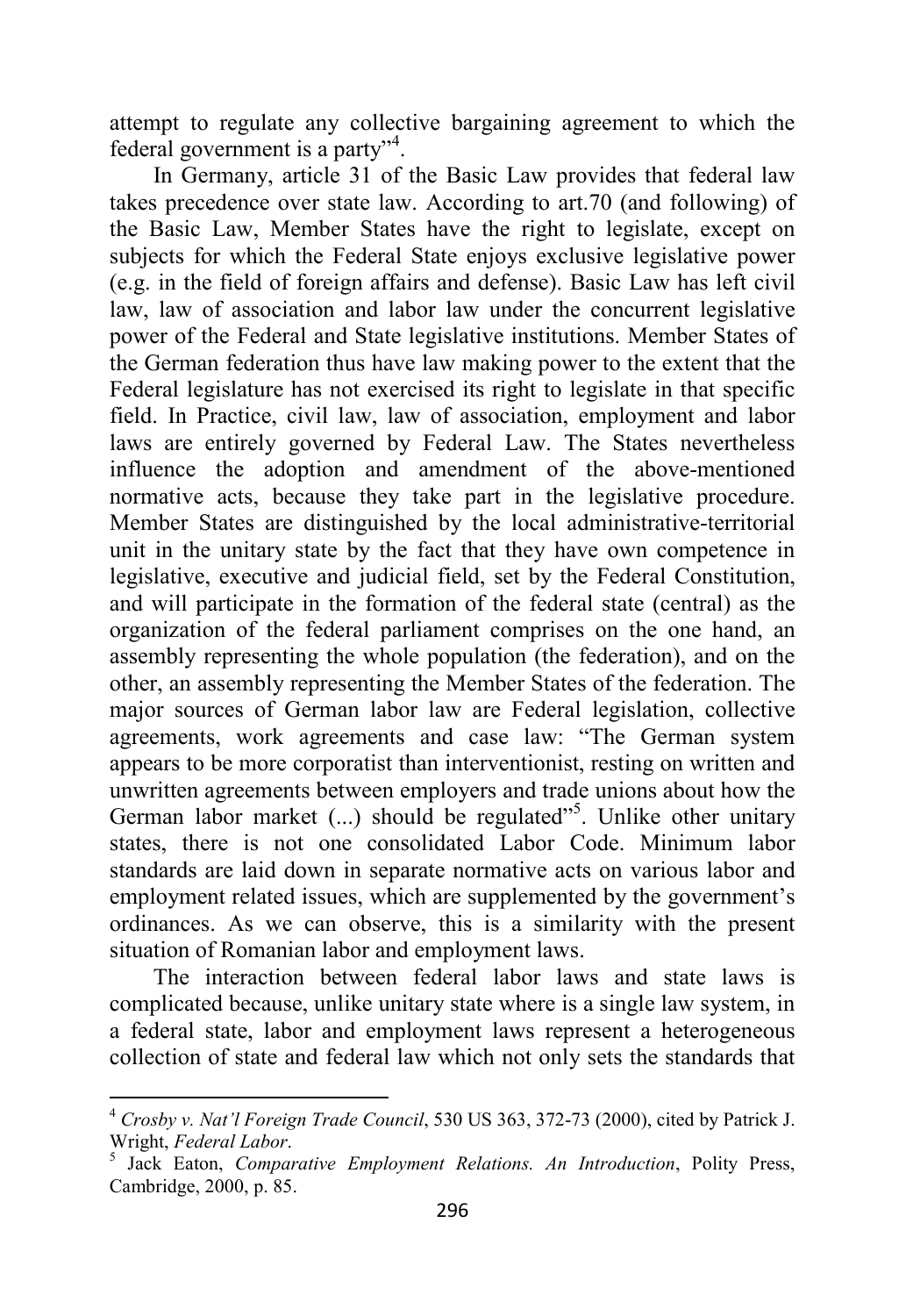govern workers' right to organize in the private sector, but overrides most local laws that attempt to regulate this area<sup>6</sup>. For example, in USA, federal law also provides more limited rights for employees of the federal government. These federal laws do not, on the other hand, apply to employees of local governments, agricultural workers or domestic employees; any statutory protections those workers have derived from state law.

Although the United States Constitution stipulates the rights to freedom of speech and freedom of association, federal law does not provide employees of state and local governments with the right to organize or engage in union activities. The Constitution provides even less protection for the right to engage in collective bargaining in case of governmental employees: while it bars public employers from retaliating against employees for forming a union, it does not require those employers to recognize that union, much less bargain with it. That's why the situation is different from one state to another. While most states laws provide public employees with limited statutory protections, a few recognize to the public employees the right to strike in support of their demands in some circumstances and some state laws make it illegal for a governmental entity to enter into a collective bargaining agreement with a union.

According to the US Department of Labor, when federal and state labor laws conflict, the law that most benefits the employee is the law that should be applied to the circumstances. That means that whenever both federal law and state law address the same issue, whichever law provides the employee the most protection is the one that will be applied to the situation. In other words, it is applied the law which is more favorable to employees.

Structuring on two levels – federal state and state (national) government – is even more obvious in the area of working conditions. Federal law establishes only minimum wages and overtime rights for most workers in the private and public sectors while state and local laws may provide such rights in a higher amount. Similarly, federal law provides minimum workplace safety standards, but allows the states to take over those responsibilities and to provide more stringent standards of worker's safety and security. In other words, state and local laws can not establish rights to a level below that set by federal law. The relation between federal law and state government law is similar to that existing

<sup>6</sup> Greg Patmore, *The Origins of Federal Industrial Relations Systems: Australia, Canada and the USA*, in Journal of Industrial Relations, no. 51/2009, p. 151.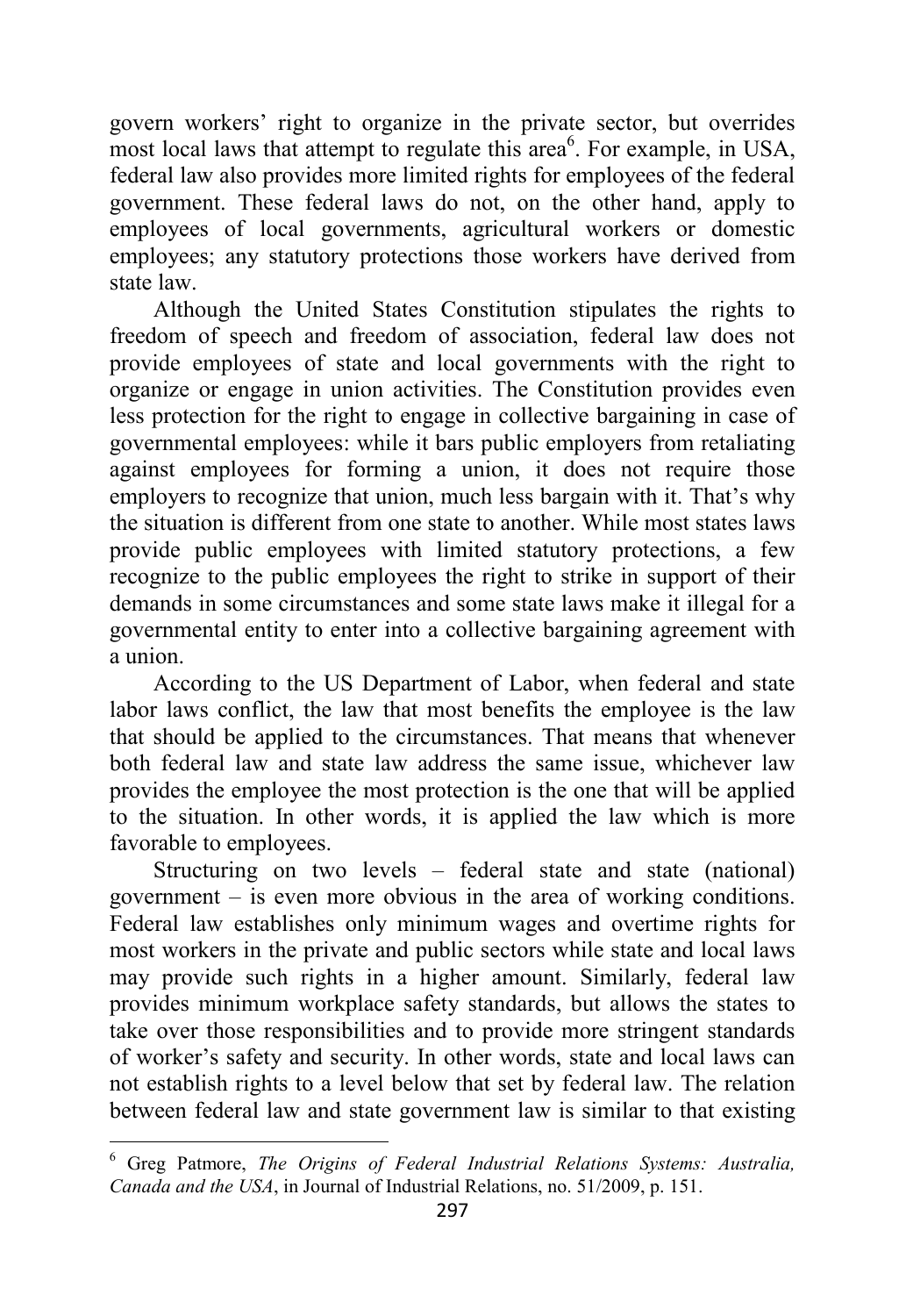between the collective and individual employment contracts in unitary states. Thus, individual employment contracts can not contain clauses that establish rights to a level below that established by collective bargaining agreements (principle applies also to Romania).

The specifics of the federal states, which operates by its own principles – the principle of separation, the principle of superposition, the principle of autonomy<sup>7</sup> – has created "tensions in federal political systems over whether the central government or the states/provinces are the most suitable jurisdictions for dealing with the relationship between employers and unions"<sup>8</sup>. According to the principle of autonomy, local communities have competences in the field of education, regulation of labor relations, issues related to social security, public health system etc<sup>9</sup>. As economies grow and face a number of problems / crises, there are growing pressures on federal governments to intervene in the regulation of industrial relations. But to be effective, federal law should take account of economic and social conditions prevailing in each Member State. These tensions are opposed by the American new trend called "new federalism" having at its core the concept of "state sovereignty," which, through a number of constitutional provisions, seeks to preserve the "immunity" rights of states, protecting them from unnecessary or unwarranted intrusion by the federal government<sup>10</sup>.

As with Australia and Canada, the tension over states rights to legislate labor relations was an important issue in the development of a national labor relations jurisdiction. Like USA, these two countries shared a federal system, but the president and state governors in USA have significant executive powers compared to the largely ceremonial role played by the Queen's representatives in Australia and Canada<sup>11</sup>. The legislative power was enhanced in Australia and Canada by their common law courts following the English tradition of parliamentary supremacy.

<sup>7</sup> Claude Leclercq, *L'Etat federal*, Dalloz, Paris, 1997, p. 95.

<sup>8</sup> D.H. Rosenbloom, *Fuzzy law from the high court*, in Public Administration Review, no. 54/1994, pp. 503-506; Idem, *Public employees' liability for "constitutional torts"*, in C. Ban, N. M. Riccucci (eds.), *Public personnel management: Current concerns, future challenges*, Longman, New York, 1997, p. 237-252.

<sup>9</sup> Norma M. Riccucci, "The U.S. Supreme Court's New Federalism and Its Impact on Antidiscrimination Legislation", in *Review of Public Personnel Administration*, vol. 23, no. 1/2003, p. 3.

<sup>10</sup> Greg Patmore, *The Origins*, p. 154.

<sup>&</sup>lt;sup>11</sup> R. Archer, *Why is there no Labor Party in the United States?*, University Press, Princeton, 2007, p. 92, 97.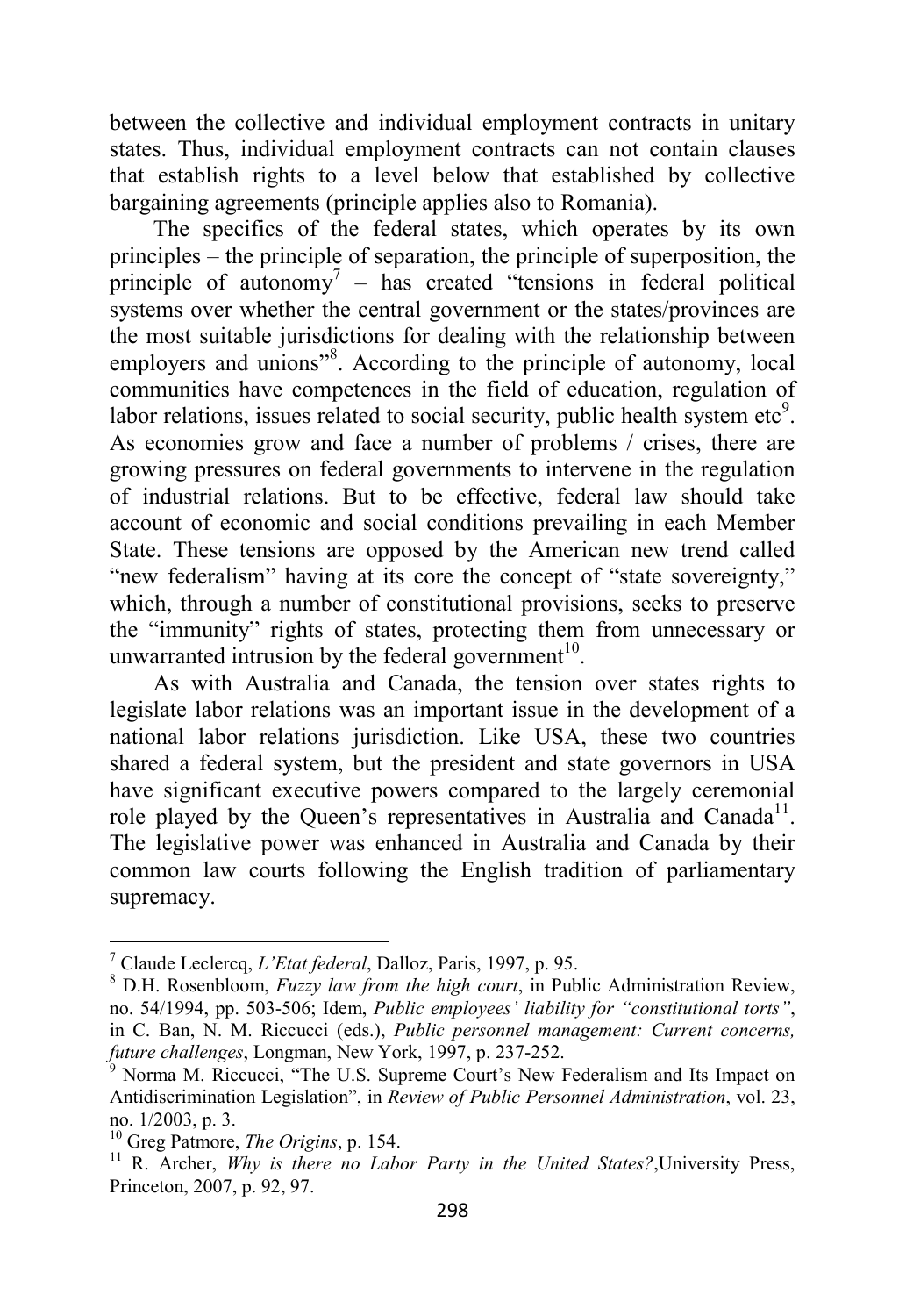Federal systems are also characterized by the principle of participation. This principle implies that Member States participates in the federal decision-making process. Federal entities must participate, through voting, to the delegation of powers within the federation (the second room in the federal Parliament). Thus, U.S. Senate is elected by direct universal suffrage. Evidently, there are different degrees of Member States participation, the degree to which institutions held to manage the common interest let this interest form in a natural way: "Federal systems of government have been described as weak states because they involve compromise between different levels of government"<sup>12</sup>. Participation may be made to the constituent, legislative and executive power: "A weak federal government may exacerbate problems at the state or provincial level where economic competition between states may undermine attempts to establish minimum national labor standards. On the other hand, while centralizing power at the federal level may reduce checks and balances about issues relating to labor organization and management prerogative, it can ensure efficiency through greater coordination of the national economy"<sup>13</sup>.

While there are similarities between the USA and other federal states – notably, a federal political and juridical order and the same principles of organization – the size and scale of the US economy dwarfs them. In USA, the National Labor Relations Act (NLRA) or the "Wagner Act" is a 1935 United States federal law which provides the employees with "the right of self-organization, to form, join, or assist labor organizations, to bargain collectively through representatives of their own choosing, and to engage in concerted activities, for the purpose of collective bargaining or other mutual aid or protection" (section 7). In the same time, the act limits the means with which employers may react to private sector workers that create labor unions, engage in collective bargaining, and take part in strikes and other forms of concerted activity in support of their demands<sup>14</sup>. The Wagner Act" does not apply to workers who are covered by the Railway Labor Act, agricultural employees, domestic employees, supervisors, federal, state or local government workers, independent contractors and some close relatives of individual employers. The Railway Labor Act recognize the right of employees to form unions and engage in collective bargaining and

<sup>12</sup> Greg Patmore, *The Origins*, p. 152.

<sup>13</sup> A. Cox, "Federalism in the Law of Labor Relations", in *Harvard Law Review* no. 67(8)/1954, p. 348.

<sup>14</sup> Greg Patmore, *The Origins*, pp. 164-165.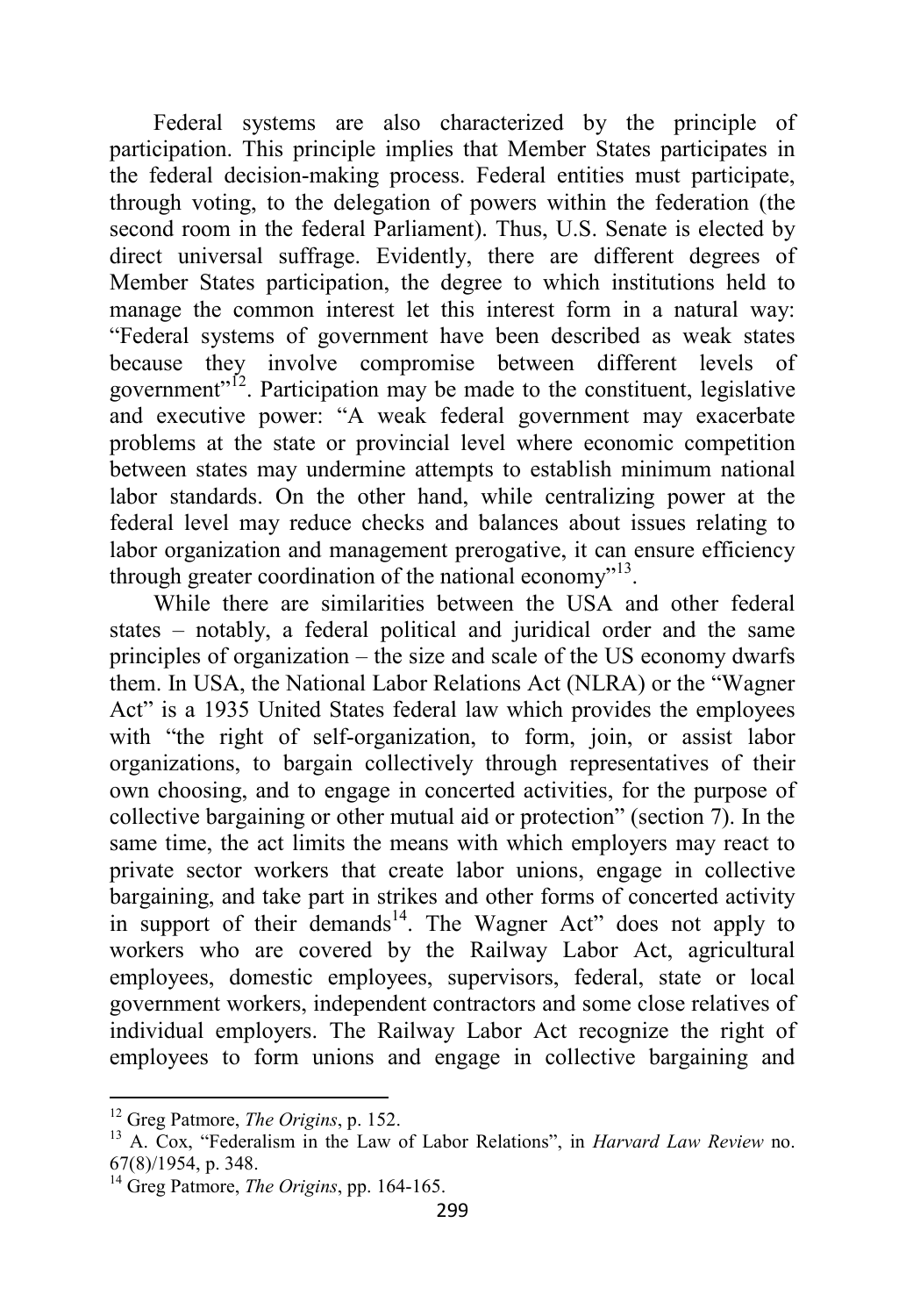creates a different procedure for resolving labor disputes, requiring bargaining under indirect governmental supervision and permitting strikes only in limited circumstances. The NLRA establishes the National Labor Relations Board (NLRB) which has exclusive jurisdiction to determine whether an employer has engaged in an unfair labor practice and to decide what legal remedies should be provided. States and local governments can, on the other hand, impose requirements when acting as market participants (public sector employers or parts in lease contracts), such as requiring that all contractors sign a labor agreement to avoid strikes when building a public works project, that they could not if they were attempting to regulate those employers' labor relations directly<sup>15</sup>.

The Taft-Hartley Act was a major revision of the "Wagner Act" of 1935, the most important labor law in American history. This new normative act allowed the president of USA, when he believed that a strike would be a danger for national health or safety, to appoint a board of inquiry to investigate the dispute (the so-called "procedure of investigation"). After receiving the final report on the investigation, the president could ask the Attorney General to seek a federal court injunction to block or prevent the continuation of the strike. If the court found that the strike was endangering the nation's health or safety, it would grant the injunction, requiring the parties in the dispute to amicably settle the conflict within the next sixty days. A procedure for settling collective labor disputes specific for USA is high-level mediation which requires that disputes (conflicts) on the important branches of national economy are subject to ad hoc mediation by the President or members of the Executive, while conflicts concerning the issues of local interest are subject to mediation by the Governors. Most times, these leaders have no direct authority to impose a solution but have the ability to direct potential conflict to a swift and effective resolution.

To the Wagner Act's list of prohibited employer's practices, the Taft-Hartley Act added a list of prohibited labor union practices: secondary boycotts (when a union induces employees to strike against their employer to get him to stop doing business with another employer with whom the real dispute exists); sympathy strikes or boycotts (attempting to compel an employer, other than one's own, to recognize or bargain with an unrecognized union – this is a practice often called "blackmail picketing" by anti-labor groups); and jurisdictional strikes and boycotts (attempting to force an employer to give work to members

<sup>15</sup> *Ibid*, p. 166.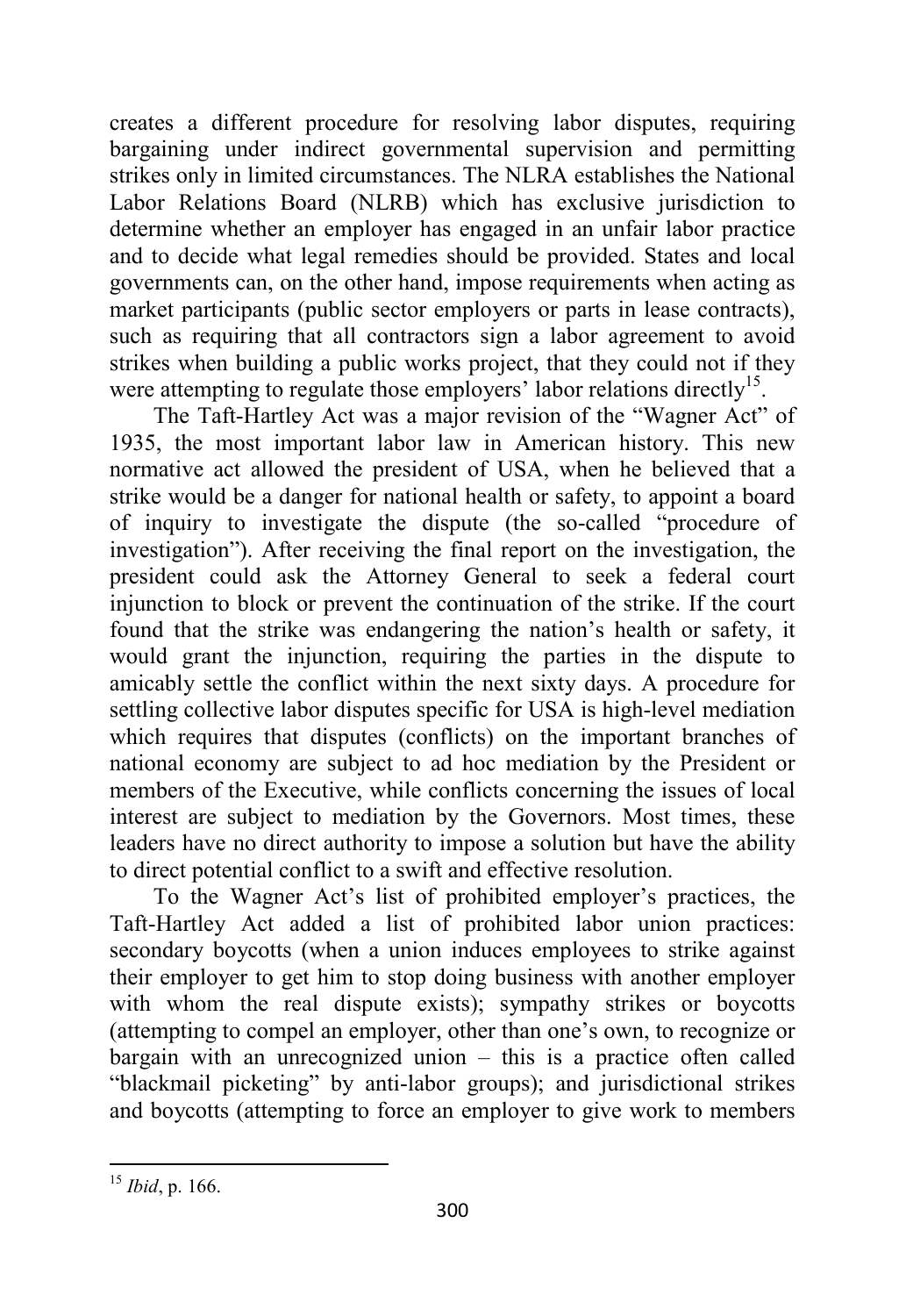of one particular union instead of another). The act allowed union shops as long as state law did not forbid them.

Between the evolution of collective bargaining in USA and the stability of employment contract is a direct relation. While most state and federal laws start from the presumption that workers who are not covered by a collective bargaining agreement or an individual employment agreement are "at will" employees who can be fired without notice and for no stated reason (with no employer's liability), state and federal laws prohibiting discrimination modified that rule by providing that discharge or other forms of discrimination were illegal if undertaken on grounds specifically prohibited by law. The contract at will means "absolute managerial discretion": "If the contract is at will, no legal limits are set on the authority of the employer, especially on the key issue of dismissal. The employer is free to hire and fire unrestrained by the legal requirement that he have just cause for rescinding a contract not yet expired. Moreover, the contract at will is not a device for framing agreedupon conditions to govern day-to-day activities. Since there is no definite duration, the terms of the contract are not binding for the future. The employer is free to modify them at any time, without notice. The main economic significance of the contract at will was the contribution it made to easy lay-off of employees in response to business fluctuations. But it also strengthened managerial authority. By the end of the nineteenth century, the employment contract had become a very special kind of contract – in large part a legal device for guaranteeing to management the unilateral power to make rules and exercise discretion"<sup>16</sup>.

As we can observe, in the absence of a collective agreement, "management had absolute discretion in the hiring, firing and the organization and direction of the working forces, subject only to such limitations as may be imposed by law"<sup>17</sup>. That's why, in order to offset employer's discretionary power, a number of states have modified the general rule that employment is at will by holding that employees may, under that state's common law, have implied contract rights to fair treatment by their employers. US employees in private-sector thus do not have the indefinite contracts traditionally common in many European countries.

In federal states, laws regulating the labor and employment

<sup>16</sup> P. Selznick, *Law, Society and Industrial Justice*, second edition, Russell Sage Foundation, New York, 1980, cited by Jack Eaton, *Comparative Employment Relations*, pp. 97-98.

<sup>17</sup> *Ibid*, p. 98.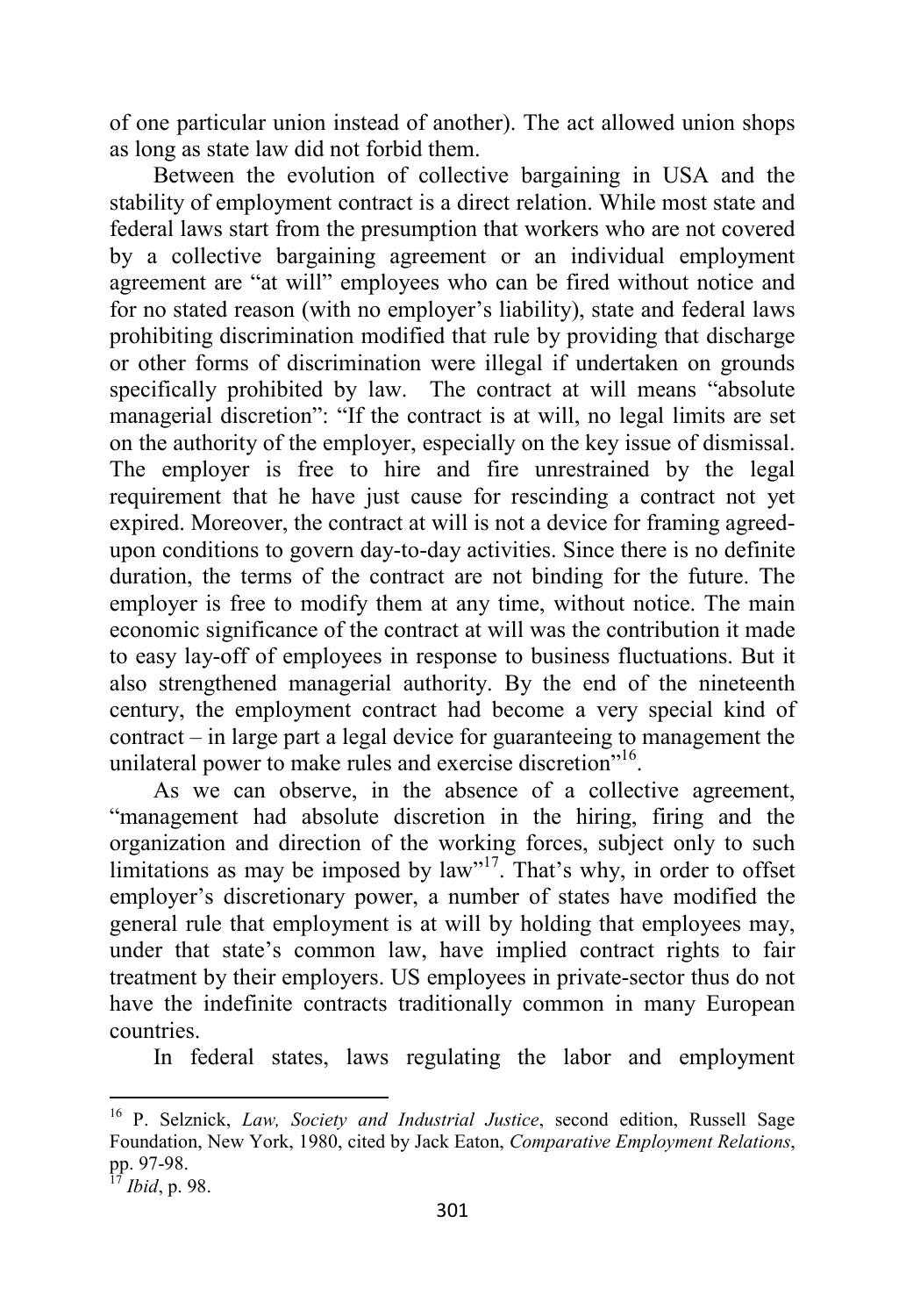relationship can come from different federal, state, or local sources and it can be confusing to figure out which ones are applicable to a certain situation. Which ones apply depends on factors such as the location of the employer, the total number of employees, annual revenue and the minimum number of employees specified in the particular employment law statute. Each law contains its own scope of coverage requirements. For example, federal laws such as Title VII of the Civil Rights Act of 1964 and the Americans with Disabilities Act apply to all private employers, state and local governments, and educational institutions with 15 or more employees. They also apply to private and public employment agencies, labor organizations, and joint labor management committees controlling apprenticeship and training. Other federal laws, like the Age Discrimination in Employment Act, apply to all private employers with 20 or more employees, state and local governments (including school districts), employment agencies, and labor organizations.

The federal Equal Pay Act applies to all employers who are subject to the federal Fair Labor and Standards Act (FLSA) of 1938. FLSA establishes minimum wage and overtime rights for most private sector workers, with a number of exemptions and exceptions but Congress amended the Act in 1974 to cover almost all employers, including governmental employees. In particular, in the private sector FLSA generally applies to any company/ organization with annual dollar volume of sales or receipts in the amount of \$500.000 or more. The FLSA does not preempt state and local governments from providing greater protections under their own national laws. A number of states have enacted higher minimum wages and extended their laws to cover workers who are excluded under the FLSA or to provide rights ignored by federal law. Local governments have also adopted a number of "living wage" laws that require those employers that conclude contracts with them to pay higher minimum wages and benefits to their employees. The federal government, along with many state governments, likewise requires employers to pay the prevailing wage, which typically reflects the standards established by unions' collective bargaining agreements in the area, to workers on public works projects.

As with most other federal laws, there are exceptions to the minimum wage regulations. There are situations in which an employer may pay less than the minimum wage such as: when vocational education students (also known as "student-learners") are employed; when full-time students are hired in retail, service establishments, agriculture or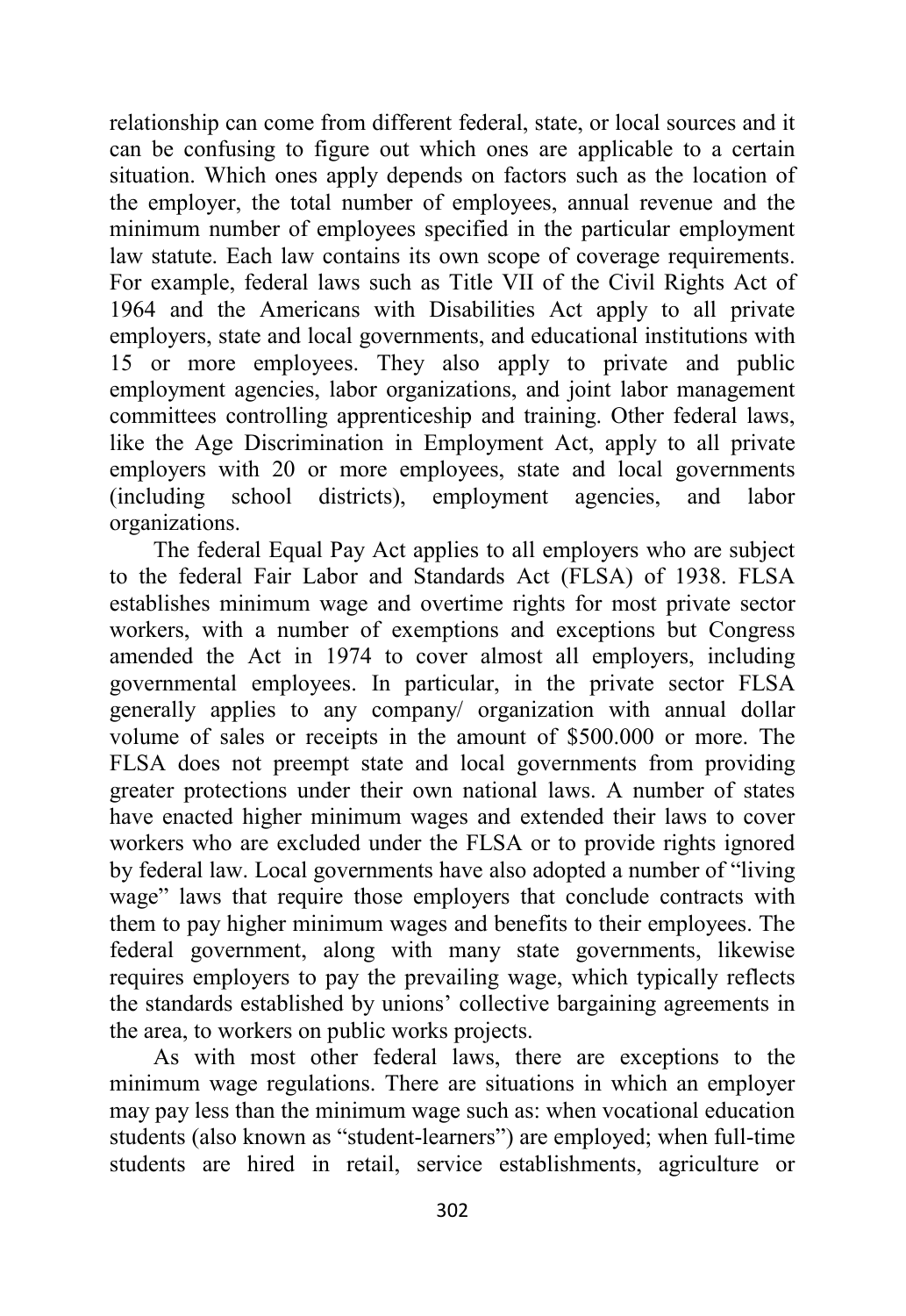institutions of higher education; when individuals are hired whose earning or productive capacity is impaired by a physical or a mental disability (including those related to age or injury). In order for an employer to pay its workers less than the federally mandated minimum wage, he must first apply for a certificate through the Wage and Hour division of their local FLSA office. There are also employees who are exempted from both the minimum wage and overtime pay rules: any professional, executive or administrative employees; teachers and academic administrative personnel in elementary and secondary schools; outside sales employees; employees in certain computer-related occupations.

While the FLSA does set basic minimum wage and overtime pay standards and regulates the employment of minors, there are a number of employment practices that it does not regulate: vacation, holiday, severance or sick pay; meal or rest periods, holidays off or vacations; premium pay for weekend or holiday work; pay raises or fringe benefits; a discharge notice, reason for discharge or immediate payment of final wages to terminated employees.

Complicating matters even further, employers based in the United States and employers based outside the USA that operate in the United States also are covered by different laws. For example, employers that are incorporated or based in the USA or are controlled by US companies and that employ American citizens outside the United States or its territories must comply with Title VII, the Age Discrimination in Employment Act, and the Americans with Disabilities Act with regard to all US citizens in foreign offices. Multinational employers that operate in the United States (or its territories) must comply with certain federal equal employment opportunity laws to the same extent as US employers, unless a bilateral treaty or other binding international agreement applicable to that employer limits the applicability of the laws.

State anti-discrimination laws have their own eligibility requirements and application area. For example, in California, the Fair Employment and Housing Act applies to employers who regularly hire more than five persons (with some exceptions for religious and nonprofit organizations). The California Family Rights Act applies to employers who do business in California and employ 50 or more full-time or parttime employees. California has its own wage and hour laws regulating minimum and overtime requirements which are applicable to virtually all employers; different rules are applicable depending on the employer's industry.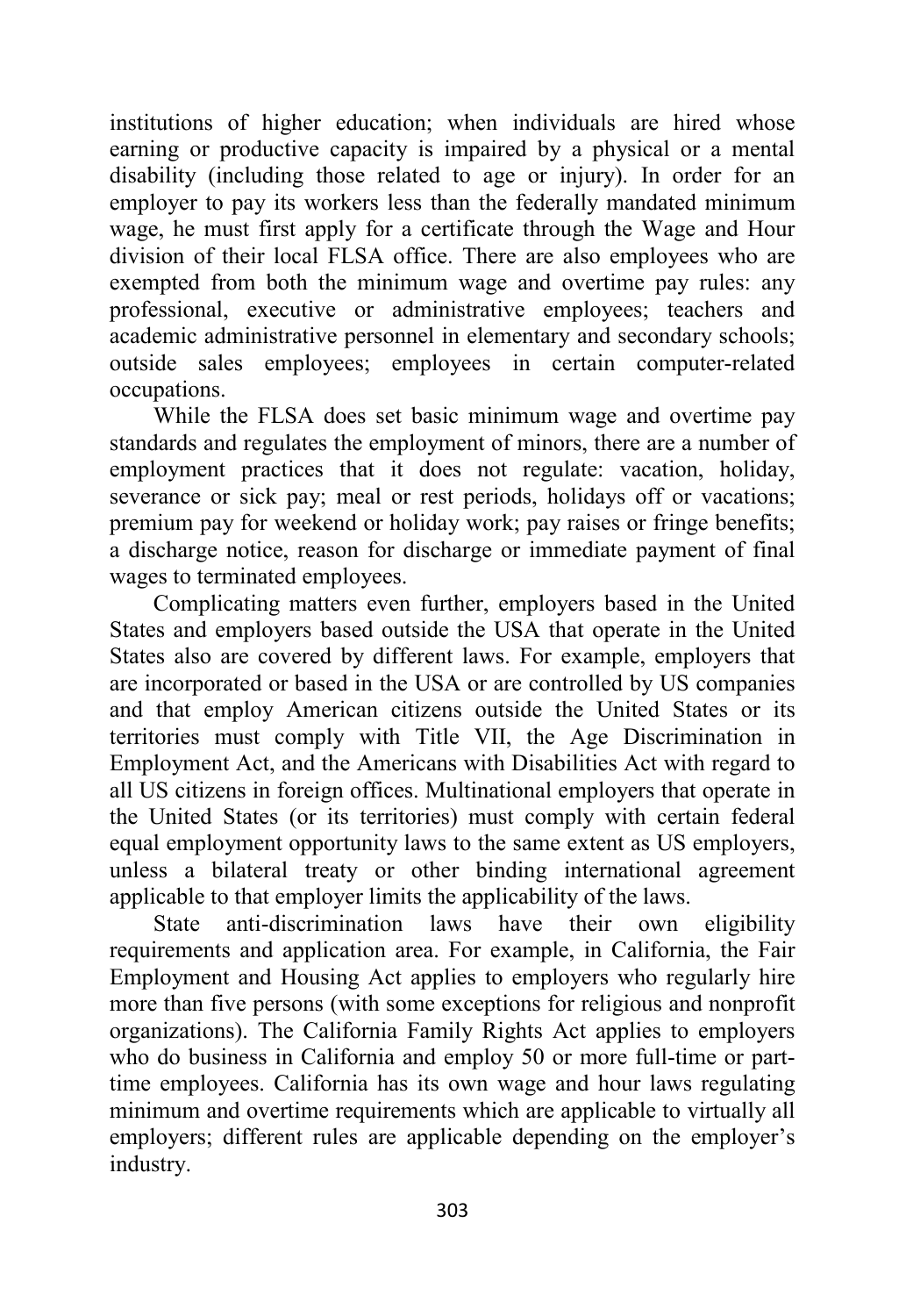A curious situation met in federal states is that even some localities also have living wage requirements for employers who contract with the local government. Some localities have minimum wage requirements regardless of whether the employer has a local government contract or not. Other localities, like New York City, have their own discrimination laws that apply to certain employers depending on their size.

Employers cannot pick and choose which laws to follow, even if federal, state, and/or local law requirements overlap. Employers must comply with all federal, state and local laws that are applicable, even if the laws have different legal standards. That means that applicable law is the most favorable to the employees. Companies based in several states face particular challenges because it must also be determined whether to apply the federal, state and local laws specific to each location or whether to combine the laws of all the jurisdictions and apply them uniformly across the board. Sometimes, it may be easier and more consistent with the corporate culture to apply the broader protections of some state and local discrimination laws in all locations in which the company does business rather than applying different employment standards to employees based on geographic limits.

Collective bargaining and the concluding of collective agreements (contracts) are equally important for federal and unitary states. In all federal countries, collective bargaining is subject to a double coordination. First, confederations unified federal claims, and then the branches which are considered to be the most important are conducting basic negotiations. The fundamental principle of this system is that negotiation results are imposed to both employers and employees, members of organizations that participate at negotiation. The result is a set of industry agreements which no company can avoid.

In Germany, collective agreements (Tarifverträge), usually concluded at the branch level by the appropriate trade union and employers' association, are legally binding as long as they keep in line with the statutory minimum standards<sup>18</sup>. A particularity of German law system is that there is no trade union law. Even though trade unions are generally defined as associations with no legal capacity, they are legally entitled to collectively bargain as well as to take legal action or to be taken to court<sup>19</sup>. The duties and rights of trade union members are laid

<sup>18</sup> Gunter Halbach, Norbert Poland, Rolf Schwedes, *Labor Law in Germany*, published by the Federal Ministry for Labor and Social Affairs, Bonn, 1991, pp. 303-304.

 $19$  Sec. 2 paragraph 1 of the Act on Collective Agreements and sec. 10 of the Labor Court Act.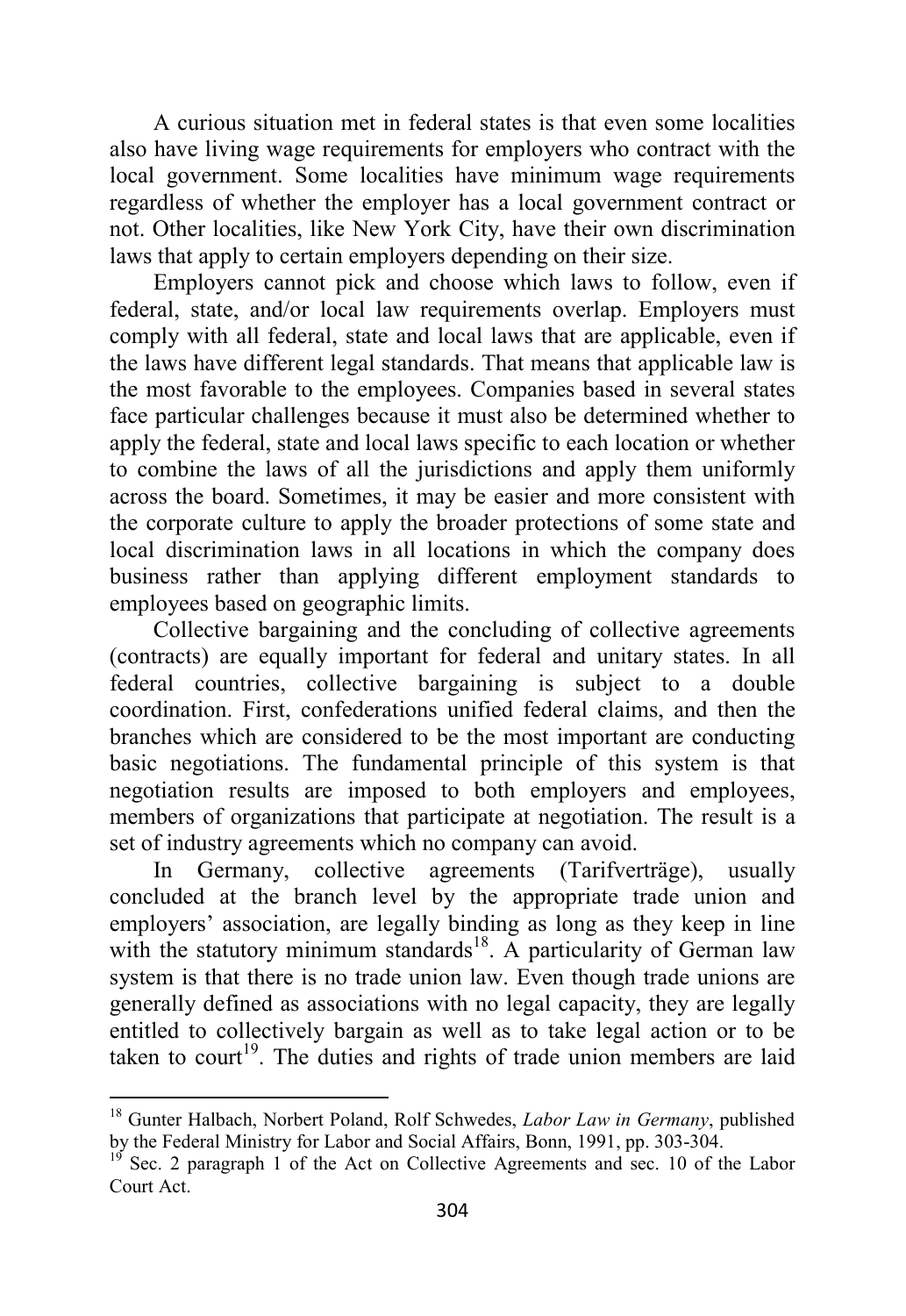down in the relevant trade union's status (constitution act). Even though the statuses may vary between different trade unions, they traditionally establish similar essential duties and rights. There are also written agreements concluded between the employer and the works council (a body representing the employees of the establishment) because "the relationship between the industrial unions and work councils in Germany seems to have been highly significant. Pressures for the decentralization of collective bargaining have been deflected onto the works councils. The works council system and its linkage with industry-wide bargaining have endowed the German economy with a unique capacity for what K. Thelen called «negotiated adjustment»<sup>20</sup>. Far from weakening unions, codetermination provides an institutional underpinning for a wide variety of union policies intervening in the organization and operation of the  $e \overline{_{} \cdot \cdot \cdot }$ <sup>21</sup>.

Negotiations are based on a written text on which the parties agree, containing a clause of social peace, which restricts the possibility of conflicts to the (re)negotiation period (as long as the collective agreement remains in force, new demands and labor disputes about included topics are absolutely banned). In this way, social peace at both enterprise and industry level is ensured for the entire period of agreement's validity. Collective bargaining can also take place at the enterprise level but companies are not obliged to negotiate, because they are covered by branch agreements (this does not mean that enterprise-level bargaining is prohibited).

German government has a discrete role in employment relations. Its contribution is notable in two aspects: first, sets the legal framework of negotiation and conflict; second, government can intervene when there is an extension of a collective agreement, its role being to convince companies that are not members of employers' organizations to meet agreement's conditions. A collective agreement may be declared as generally applicable to all employment relationships within its geographical scope, whether or not the employer or the employee are members of the parties to the agreement. This declaration is done by the Ministry of Labor; if at least 50% of the employees who come under the agreement's geographical area are hired by employers already bound by the agreement (it also requires the accordance of both industrial partners and must be of public interest).

<sup>20</sup> K. Thelen, *Union of Parts: Labor Politics in Post-war Germany*, Cornell University Press, Ithaca, New York, 1993, cited by Jack Eaton, *cit. work*, p. 54.

<sup>21</sup> *Ibid*, p. 53-54.